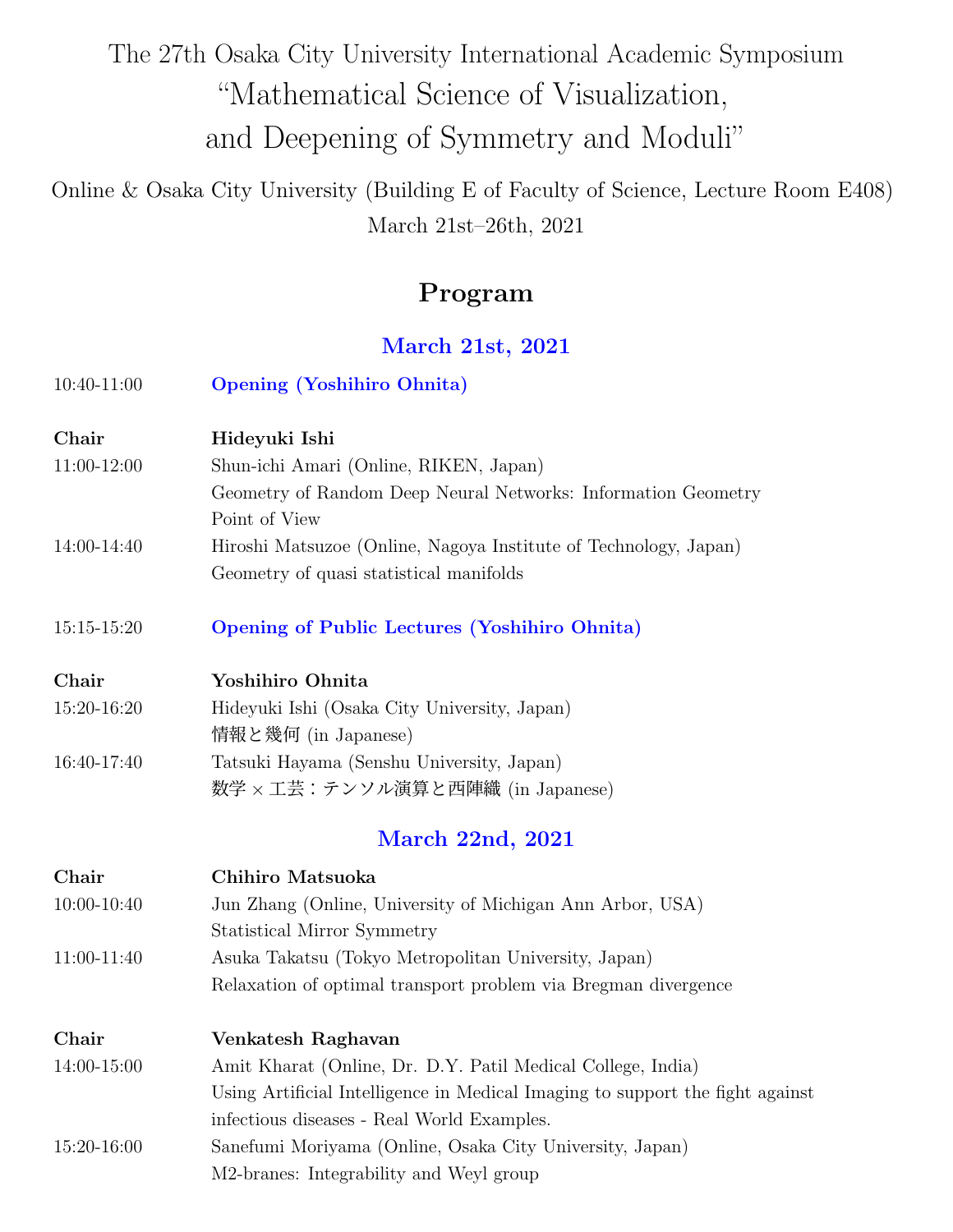| Tatsuyoshi Hamada (Online, Nihon University, Japan)                            |
|--------------------------------------------------------------------------------|
| MathLibre: Mathematical Software Environment                                   |
| Thi Hang Do (Osaka City University, Japan)                                     |
| Land use/land cover classification using object and pixel based classification |
| approaches with medium resolution satellite images: A case study in Lao Cai    |
| Providence, Vietnam                                                            |
| Pavithra Jayasinghe (Osaka City University, Japan)                             |
| Evaluating spatio-temporal expansion patterns and urban growth models:         |
| A case study of Colombo City, Sri Lanka                                        |
|                                                                                |

# **March 23rd, 2021**

| Chair           | <b>Martin Guest</b>                                                            |
|-----------------|--------------------------------------------------------------------------------|
| $10:00 - 11:00$ | Feng Luo (Online, Rutgers University, USA)                                     |
|                 | Discrete conformal geometry of polyhedral surfaces and its application         |
| 11:20-12:20     | Na Lei (Online, Dalian Institute of Technology, China)                         |
|                 | Mesh Generation Based on Computational Conformal Geometry                      |
| 14:00-14:10     | <b>Opening of Short Communications (Masashi Yasumoto)</b>                      |
| Chair           | Masashi Yasumoto                                                               |
| 14:10-15:10     | Session 1                                                                      |
|                 | Luis Pedro Castellanos Moscoso (Osaka City University)                         |
|                 | Degenerations of orbits and left-invariant symplectic structures on Lie groups |
|                 | Hiroki Ito (Osaka University)                                                  |
|                 | A family of index polynomial invariants for virtual string links               |
|                 | Hiroto Kusano (Osaka City University)                                          |
|                 | Solution to the reflection equation in the symmetric tensor representation     |
|                 | Naomichi Nakajima (Online, Hokkaido University)                                |
|                 | Information geometry from singularity theory viewpoint                         |
| 15:40-16:40     | Session 2                                                                      |
|                 | Satoshi Ogawa (Osaka City University)                                          |
|                 | CR-functions of suspension foliations and Dynamical systems                    |
|                 | Kento Okuda (Online, Kyushu University)                                        |
|                 | Uniqueness of local minimizers for crystalline variational problems            |
|                 | Mako Sato (Online, Osaka City University)                                      |
|                 | Beltrami Fields with a non-constant proportionality factor                     |
|                 | Yuichiro Sato (Online, Tokyo Metropolitan University)                          |
|                 | Totally umbilical submanifolds in pseudo-Riemannian space forms                |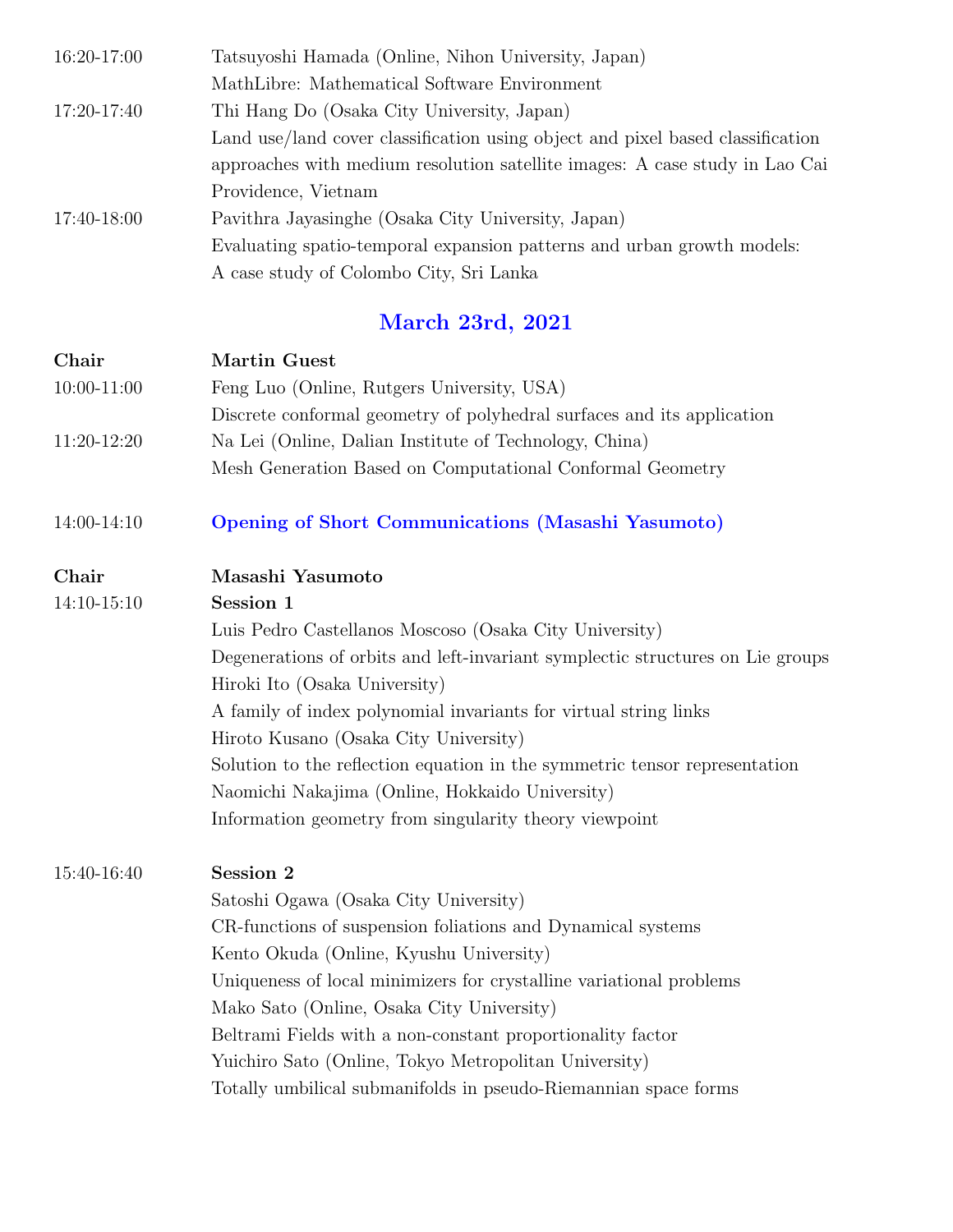17:00-18:00 **Session 3** Ryo Takenaka (Osaka City University) Parafermionic bases of standard modules for twisted affine Lie algebras Yuta Taniguchi (Osaka City University) An *f*-twisted Alexander matrix for knot quandles Ryotaro Ueda (Osaka University) Quandle coloring quivers of virtual links using virtual quandles Jumpei Yasuda (Osaka University) Presentation of surface links using plat forms

### **March 24th, 2021**

| Chair<br>13:30-14:15 | Masashi Yasumoto<br><b>Session 4</b> (of Short Communications)<br>Shin Hayashi (Online, AIST, JST PRESTO)<br>Topological invariants and corner states for Hamiltonians on a lattice<br>Naoki Kitazawa (Online, IMI Kyushu University)<br>Geometric and constructive understanding of higher dimensional differentiable<br>manifolds via explicit Morse functions and fold maps<br>Masahiro Morimoto (OCAMI)) |
|----------------------|--------------------------------------------------------------------------------------------------------------------------------------------------------------------------------------------------------------------------------------------------------------------------------------------------------------------------------------------------------------------------------------------------------------|
|                      | On minimal PF submanifolds in Hilbert spaces with symmetries                                                                                                                                                                                                                                                                                                                                                 |
| Chair                | Seiichi Kamada                                                                                                                                                                                                                                                                                                                                                                                               |
| 14:30-15:30          | Akio Kawauchi (Online, OCAMI, Japan)                                                                                                                                                                                                                                                                                                                                                                         |
|                      | A spatial arc and the knotting probability                                                                                                                                                                                                                                                                                                                                                                   |
| 16:00-16:40          | Ayaka Shimizu (Online, Gunma College, Japan)                                                                                                                                                                                                                                                                                                                                                                 |
|                      | Region crossing change and Region Select game                                                                                                                                                                                                                                                                                                                                                                |
| 17:00-17:40          | Benjamin Bode (Online, ICMAT, Spain)                                                                                                                                                                                                                                                                                                                                                                         |
|                      | Visualization of link fibrations and critical points                                                                                                                                                                                                                                                                                                                                                         |
| Chair                | Wayne Rossman                                                                                                                                                                                                                                                                                                                                                                                                |
| 18:00-19:00          | Konrad Polthier (Online, FU Berlin, Germany)                                                                                                                                                                                                                                                                                                                                                                 |
|                      | Branched Covering Surfaces - New Shapes, New Materials and New Processes                                                                                                                                                                                                                                                                                                                                     |
| 19:20-20:00          | Gudrun Szewieczek (Online, TU Wien, Austria)                                                                                                                                                                                                                                                                                                                                                                 |
|                      | Discrete flat fronts in hyperbolic space via discrete cyclic circle congruences                                                                                                                                                                                                                                                                                                                              |
|                      | <b>March 25th, 2021</b>                                                                                                                                                                                                                                                                                                                                                                                      |
| Chair                | Akio Kawauchi                                                                                                                                                                                                                                                                                                                                                                                                |
| 14:30-15:30          | Koya Shimokawa (Online, Saitama University, Japan)                                                                                                                                                                                                                                                                                                                                                           |

- 3-dimensional topology and poly-continuous pattern 16:00-16:40 Naoki Sakata (Online, Saitama University, Japan)
	- 3D nets and handlebody decompositions of 3-manifolds